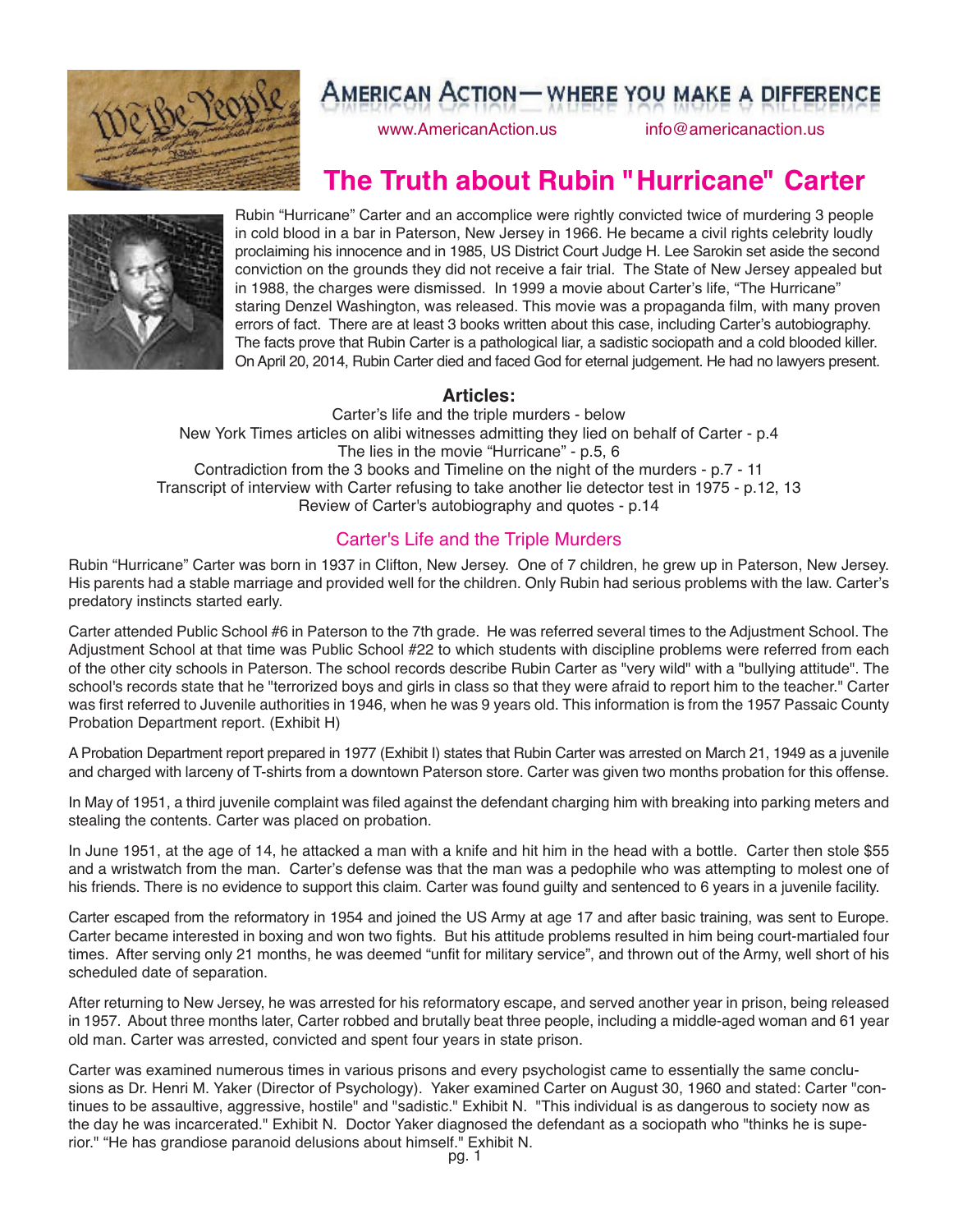While in prison, Carter resumed his interest in boxing and upon his release in 1961 turned pro. With quick fists and an aggressive style, he won many fights, often with knockouts and in December, 1962, made Ring Magazine's list of top 10 middleweight contenders. Carter continued to win most of his fights and on December 14, 1964, fought Joey Giardello in Philadelphia for the championship. Carter lost in a unanimous decision. Most of the press agreed with the decision as did most of the sportswriters at ringside. Carter did not protest the judging.

The next year, Carter went to London to fight Harry Scott, but was involved in an altercation at his hotel and fired several shots from a pistol. The promoter of the event, Mickey Duff, reported that he paid hush money so British police wouldn't arrest Carter (See Duff's autobiography). Carter lost the fight to Scott. Carter's career continued downward and by the summer of 1966, was no longer ranked among the top ten middleweights in Ring Magazine.

### The Murders at the Lafayette Bar and Grill

On June 17, 1966, at about 2:30 AM, two black males walked into the Lafayette Bar and Grill in Paterson and started shooting - killing the bartender and one male customer. A badly-wounded grandmother died almost a month later. A third customer survived, but lost an eye from being shot in the head.

Two witnesses saw two black men run out of the bar and described the getaway car. They were Patricia Valentine (Graham), who lived above the bar and Alfred Bello, a petty thief going to the bar for cigarettes. Bello had been the lookout for his partner, Dexter Bradley who was trying to rob a business nearby. Bello was on Lafayette St when Carter and Artis left the bar and ran to their car. Carter was carrying a shotgun and Artis was carrying a pistol. They were laughing and talking loudly. Bello initially thought they were detectives, but when he recognized Carter, he turned and ran for his life. A nearby resident, Ronald Ruggiero, saw Bello running away and saw the killers car leave.

Within a short time, police found the specific car they were looking for - a white Dodge Polara with out of state plates - with Carter and his pal Artis inside. They were brought to the scene in Carter's car and questioned extensively. At the scene, Valentine absolutely identified Carter's car as the getaway car. No one would positively identify Carter and Artis and they were released the next day, pending further investigation. Although Bello knew Carter had committed the murders, he kept his mouth shut out of fear of Carter, and also because he was afraid of being charged with burglary. As time went on and the threats continued, Bello became fearful for his life and went to the police four months later and identified Carter and Artis as the killers. Bello was promised protection and given the option of moving out of state. Bello and Bradley had both seen Carter just minutes before the shooting cruising the neighborhood in Carter's car. Carter had also been identified by one of the victims, Hazel Tanis, a grandmother who died 27 days later from her wounds. Because she died before the trial, her information was inadmissible in court.

Carter and Artis were both given a lie detector test. Both failed although Carter claims they passed which is why they were released. The truth is that lie detector tests were not admissible and the police couldn't hold Carter and Artis based on the results of a lie detector test. The administrator of the test, Sgt John McGuire, who gave the test to Carter, concluded: "After a careful analysis of the polygraph record of this subject it is the opinion of the examiner that this subject was attempting deception to all the pertinent questions. And was involved in this crime. After the examination and confronted with the examiners opinion the Subject denied any participation in the crime."

Carter and Artis were charged with 3 counts of murder in October 1966. The motive for the killings was racial retaliation. Earlier the same day, a white man had killed Leroy Holloway, the black owner of the nearby Waltz Inn in a business dispute. The stepson of Holloway, Eddie Rawls, was the bar tender at the Nite Spot where Carter was a regular and was friends with Rawls. Carter talked to Rawls when he arrived at the bar after leaving the hospital. Immediately, Carter went looking for his guns that had been missing for most of a year from his training camp.

In the trial in 1967, Carter and Artis were both found guilty. The jurors were all white, and naturally Carter and black activists blamed a biased jury. Truth was Carter had no defense and hung himself. While awaiting trail, he mailed a letter to two key alibi witnesses, telling them what to say. The letter was intercepted. One of the alibi witnesses was Anna Mapes who testified that Carter was with her at the time of the murders and remembers the times because she had to be at work in the morning. Fact was Mapes was on vacation. None of the other alibi witnesses were believable. Carter and Artis gave conflicting stories on their whereabouts that night. Ammunition found in Carter's car was similar to the type used in the murders. Carter refused to testify in his own defense at the trial - despite loudly proclaiming his innocence to the public. Carter was defended by Ray Brown, considered one of New Jersey's best defense lawyers.

Carter continued to loudly proclaim his innocence and published his book, "The Sixteenth Round" From Number 1 Contender to #45472" in 1974. Carter was rapidly become an international celebrity. Also in late 1974, Carter's supporters "persuaded" Bello and Bradley to recant their testimonies. Bob Dylan wrote a song honoring Carter. In 1976, the New Jersey Supreme Court vacated the murder convictions of Carter and Artis and ordered a new trial.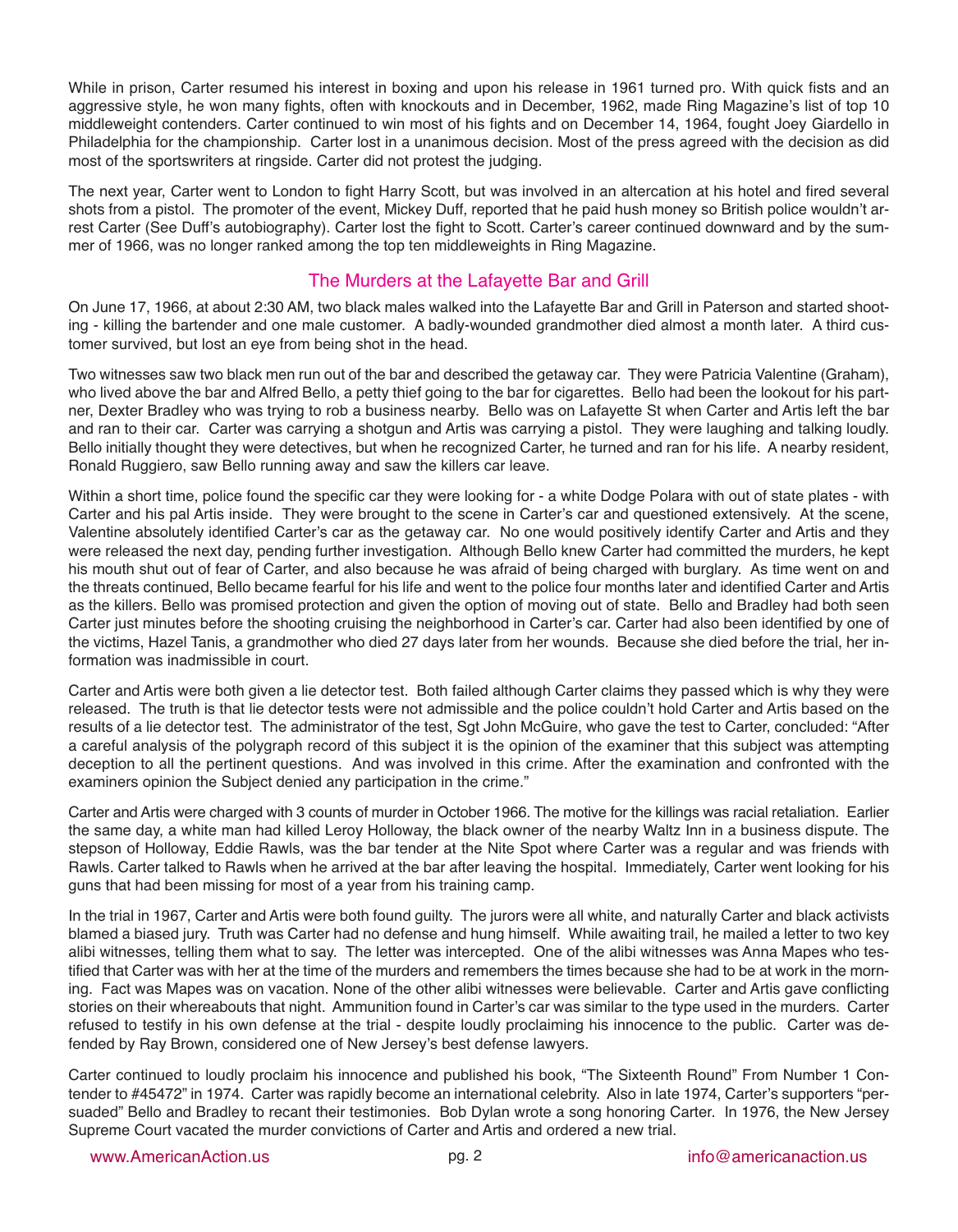As a result of the court order, Carter and Artis were released on March 20, 1976. Just over a month later, on April 29, Carter assaulted a black woman named Carolyn Kelley who was actively involved in the legal defense of Rubin Carter!! Carter slapped her across the face, knocking her down and then kicked her in the back. All the while Carter was laughing hysterically. The Prosecutor's Office did not learn that this incident occurred until the end of May 1976. Kelley later testified that efforts were made to pacify her and persuade her not to disclose the matter.

Bello recanted for several reasons. Bello was angry at police officials because he didn't receive reward money, and Bello did not get leniency from the police for subsequent problems with the law. Bello was visited in prison by three people who pressured him to recant. He was promised monetary rewards by Fred Hogan of the Public Defender's Office.

Prior to the second trial, Carter refused 4 offers to take another lie detector test and refused to have the original polygraph test from 1966 released.

1) On August 28, 1975, Carter was interviewed at Trenton State Prison by Jim Lanaras. This interview was published in The Herald-News, Passaic, N.J. in September.

2) In December 1975, Carter interviewed at Clinton State Prison by Bob Miller of WABC-TV in New York City. Read the transcript of that interview.

3) The Prosecutor sent a confidential letter to Carter's attorney on Aug 31, 1976 with the offer of dropping murder charges if he can pass a polygraph test. Carter's attorney rejected the offer on Sept. 15, 1976.

4) On Nov. 16, 1976, Carter again refused to take a polygraph test on the Stanley Siegel TV show in New York City.

The new trial didn't turn out like Carter thought it would. There were 2 black jurors for this trial. All potential jurors answered 40 questions to test them on their racial attitudes. Anyone who expressed prejudice during the jury selection process was excluded from the jury by the judge. Four of Carter's alibi witnesses at the first trial admitted they lied at Carter's request. (See articles in the New York Times on page 4) The prosecution was led by Burrell Ives Humphreys, a civil rights lawyer and member of the NAACP. Carter and Artis were convicted a second time of 3 murders.



After a decade of judge shopping, Carter's defense team was able to present their case to a radical liberal democrat named H. Lee Sarokin. In 1985, Sarokin vacated the second murder convictions of Carter and Artis. Sarokin's opinion was filled with gross errors of fact, and it is very possible that Sarokin's decision was a deliberate political statement.

Sarokin was a Harvard graduate and Finance Chair for New Jersey Democratic Senator Bill Bradley's 1978 campaign. He was appointed to the Federal Court in New Jersey by Democrat President Jimmy Carter and to the Third Circuit Court of Appeals in 1994 by Democrat President Bill Clinton.

H. Lee Sarokin

The state of New Jersey appealed but in February 1988, dropped charges against Carter and Artis. It was 22 years since the murders had been committed. Some witnesses had died and others couldn't be located.

#### Notes:

Exhibit H - A 1957 Passaic County Probation Department report containing excerpts from these school records. Rubin Carter's referral to the Adjustment School is noted on page two of that report. The Probation Department report also states that the defendant was referred to the Children's Bureau in 1946 and 1949. At that time, the Children's Bureau was the Juvenile Division of the Paterson Police Department. In 1946, the defendant was nine years old. Report Submitted to the court by JOSEPH A. FALCONE, PASSAIC COUNTY PROSECUTOR.

Exhibit I - A Probation Department report concerning Ruben Carter's arrest on March 21, 1949. Report Submitted to the court by JOSEPH A. FALCONE, PASSAIC COUNTY PROSECUTOR.

Exhibit N - The examination of Rubin Carter by Dr. Henri M. Yaker. Report Submitted to the court by JOSEPH A. FALCONE, PASSAIC COUNTY PROSECUTOR.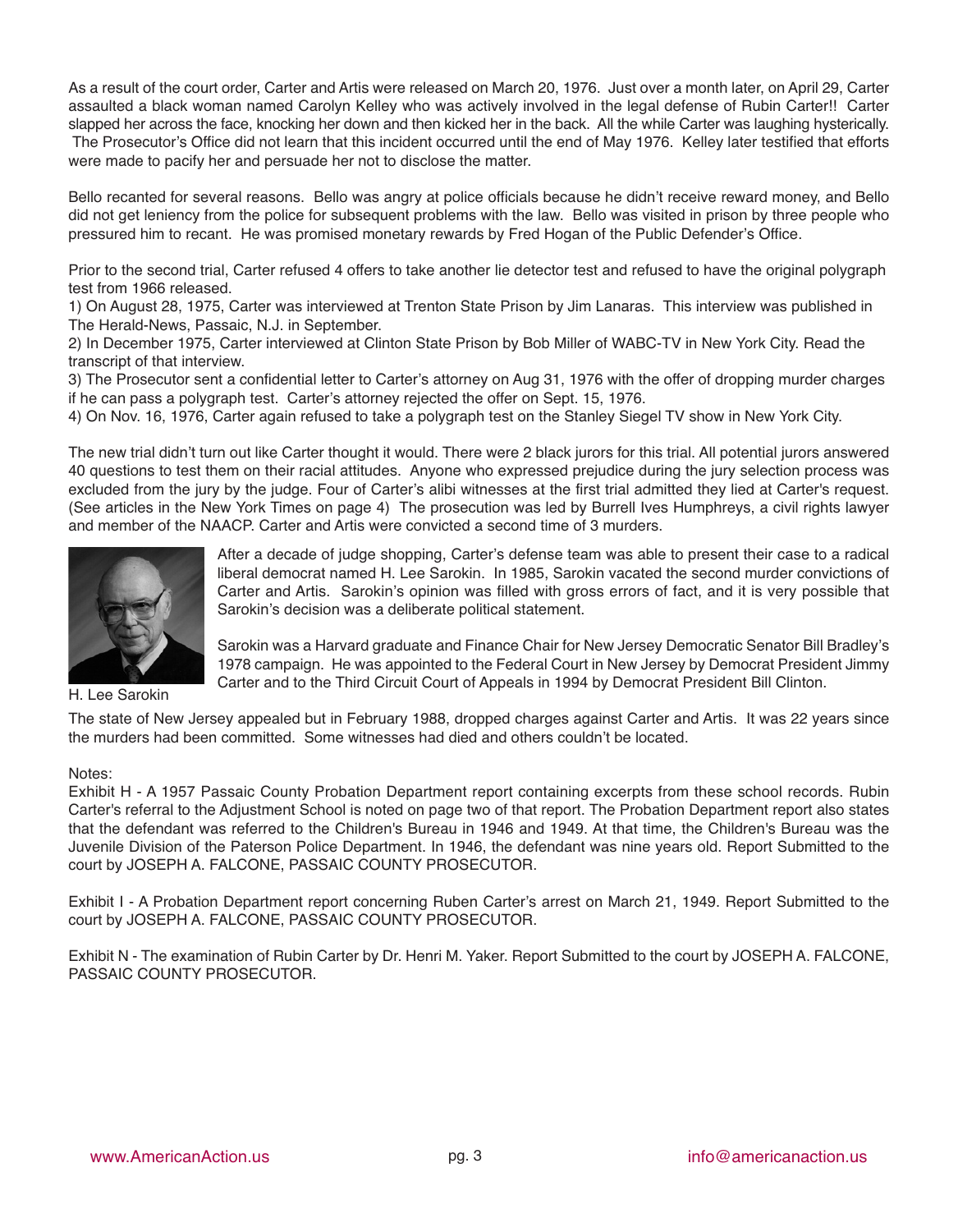

www.AmericanAction.us info@americanaction.us

## Carter alibi witnesses admit lying at the first trial - Reported in the New York Times

#### **Excerpts from the Nov 28, 1976 New York Times - Jersey edition:**

"Three former friends of Rubin (Hurricane) Carter testified today that prior to his first trial in 1967, they had been asked to testify falsely to having been with him at the time of the three murders he is accused of having committed."

"Two of the today's prosecution witnesses testified for the defense nine years ago. They said today that Raymond Brown, who defended Mr. Carter in 1967, had told them how to testify to create a phony alibi for Mr. Carter, a boxer."

"The third witness, William Hardney, Mr. Carter's former sparring partner, said that it was Mr. Carter who told him how to testify. Ultimately, however, Mr. Hardney did not testify at the first trial for Mr. Carter and the co-defendant, John Artis."

"They agreed that if he were ever asked to substantiate Mr. Carter's alibi, Mr. Hardney was to say that they were together at the Nite Spot, a local tavern that Mr. Carter often frequented. He was also to have said, he testified, that Mr. Carter left the bar for a little while to drive two women home and then returned."

"In reality, Mr. Hardney went on, he was in Newark on the night of June 16, when the murders occurred, and did not see Mr. Carter at all."

"The second witness who testified was Welton Deary, another former friend of Mr. Carter's who said that prior to the first trial he spoke with Mr. Brown, who told him what to say when he testified at the first trial. He said that his statements then had been false, but that he had seen Mr. Carter on June 17, at midnight, at another bar called Ritchie's Hideaway."

"He said that on May, 20, 1967, he met with Mr. Brown, then Mr. Carter's lawyer, at the Thunderbird Motel in downtown Paterson."

"ʻHe asked me would I change and say I was at the Nite Spot instead of Ritchie's Hideaway. He briefed me on certain times.'"

"The third witness, Anna (Mapes) Brown, testified in the first trial that Mr. Carter had left the Nite Spot at around 2:15 A.M. on June 17, 1966, to drive her and her daughter home. That would have been about 15 minutes before the shootings are believed to have occurred."

"She said today, in direct examination, that she ʻknew it was not true' but ʻwanted to help him.'

#### **Excerpts from the Nov 30, 1976 New York Times - Jersey edition:**

"A former friend of Rubin (Hurricane) Carter testified today at Mr. Carter's retrial on murder charges that she had lied for him on the witness stand nine years ago. She had testified then that the former boxer was with her when three persons were killed in a Paterson tavern."

"The friend, Catherine McGuire, who told the court she had dated Mr. Carter for a while before the murders, testified in 1967 at his first trial that he was driving her and her mother home at the time of the Lafayette Bar and Grill slayings."

"Mrs. McGuire also testified today that last July ʻRubin came to talk to me and said he wanted me to help him.'"

"ʻI said I would, but I wouldn't tell a lie, she said. ʻI said there were a lot of lies going at the other trial, and I wouldn't do it again.'"

"Judge Bruno L. Leopizzi ruled in Superior Court that letters written just before the 1967 trial by Mr. Carter to Mrs. McGuire and three other persons were not admissible as evidence. However, he said they could be used to refresh memories about what the witnesses said at the trial nine years ago."

"The prosecution has maintained that the letters reflected an effort on Mr. Carter's part to tell his friends how to testify."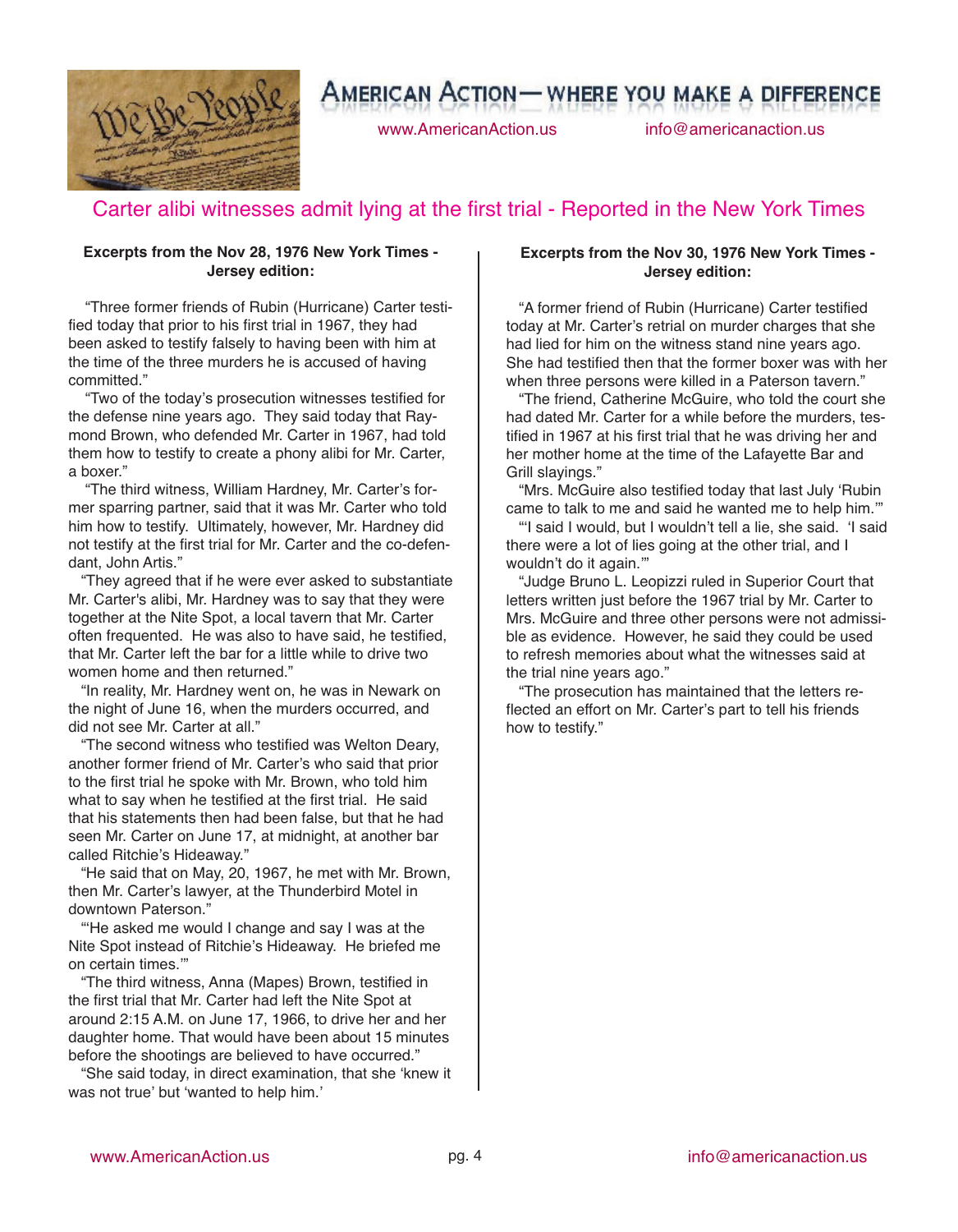

www.AmericanAction.us info@americanaction.us



Rubin "Hurricane" Carter with Denzel Washington at the 2000 Golden Globe Awards.

### The Truth about the movie "Hurricane"

In 1999, "The Hurricane", a film about the life of Carter was released, starring Denzel Washington. The movie's producer, Norman Jewison, based the movie largely on two books: Carter's 1974 autobiography, "The 16th Round," and the 1991 approved biography of his life written by Chaiton and Swinton titled " Lazarus and the Hurricane: The Untold Story of the Freeing of Rubin "Hurricane" Carter."

The movie portrays Carter as a man with near saintly integrity and character. Nothing could be further from the truth. The movie has many errors and omissions in it. Probably the greatest distortion and smear job was on Detective DeSimone, whose name in the movie was Vincent Della Pesca.

**Movie Lie** - Della Pesca is a racist detective who has hounded Carter since childhood and has framed Carter for the murders.

**Truth** - DeSimone may have interrogated Carter once when he was younger, but it is an absolute lie that DeSimone hounded Carter since childhood. When Carter was

picked up by police 30 minutes after the murders, DeSimone was home in bed. Vincent DeSimone was a decorated WWII hero who was severely wounded when shot in the face in Europe. He lived by "the Good Book" the Bible and once said, "I couldn't live with myself if I knew I was responsible for a man spending one night in jail for a crime he didn't commit."(1) After Bob Dylan's ballad supporting Rubin Carter came out, DeSimone commented, "People aren't interested in the facts. They just want a cause."

**Movie Lie** - In the opening scenes Carter is shown soundly defeating a blood spattered Joey Giardello in the 1964 title fight but the bigoted white judges give the victory to Giardello anyway.

**Truth** - Giardello clearly won the REAL fight in a unanimous decision.(2) Giardello suffered only a small cut in the middle rounds. After the film's release, Giardello filed a federal lawsuit against the filmmakers for libel. Giardello was supported by many boxing figures, including Robert Polis, who refereed the real fight, scoring it 72-66 for Giardello.(3) The case was settled before trial(4) with the producers reportedly paying Giardello \$300,000. Television announcer Les Keiter, who narrated the real fight, said Joey Giardello was a clearcut winner.(5)

**Movie Lie** - The movie depicts Carter defending his friend from a white child molester, then stabbing the man as he dangles him near the edge of a cliff.

**Truth** - There is zero evidence to support this claim. We have to take Carter's word for it.

**Movie Lie** - The movie scene outside the bar after the shootings gives many false impressions - (A) poor lighting, (B) wrong model car, (C) wrong parking spot, (D) wrong position for Al Bello. Movie has Bello in a gas station across the street. At this distance, coupled with poor lighting Bello couldn't have really seen anything.

**Truth** - (A) There were 2 bright street lights at this intersection, but apparently were turned off for the movie, (B) the movie used a Dodge Monaco instead of a Polara, which Carter used, (C) Carter double parked his car about 30 feet down Lafayette street, (D) Bello was on Lafayette St when Carter and Artis were going to their car. Bello was within 15 feet of Carter when he turned and ran.

**Movie Lie** - The other witness to see the suspects flee was Pat Valentine, who lived above the bar. Movie has (A) the intersection very dark, (B) has signs cluttering her view, (C) has the car heading south, (D) has Valentine looking out the wrong window.

**Truth** - (A) the intersection had 2 bright street lights, (B) There was no sign clutter out of the window she looked through, (C) Carter headed west, (D) Valentine looked out the window facing Lafayette Street.

**Movie Lie** - The killers escape in a dodge Monaco while Carter drives a Dodge Polara. The movie wants you to believe that the two key witnesses who saw the getaway car saw a Monaco - not Carter's Polara - and identified the wrong car. The witness also noted the car had out of state plates. Carter's car had New York plates.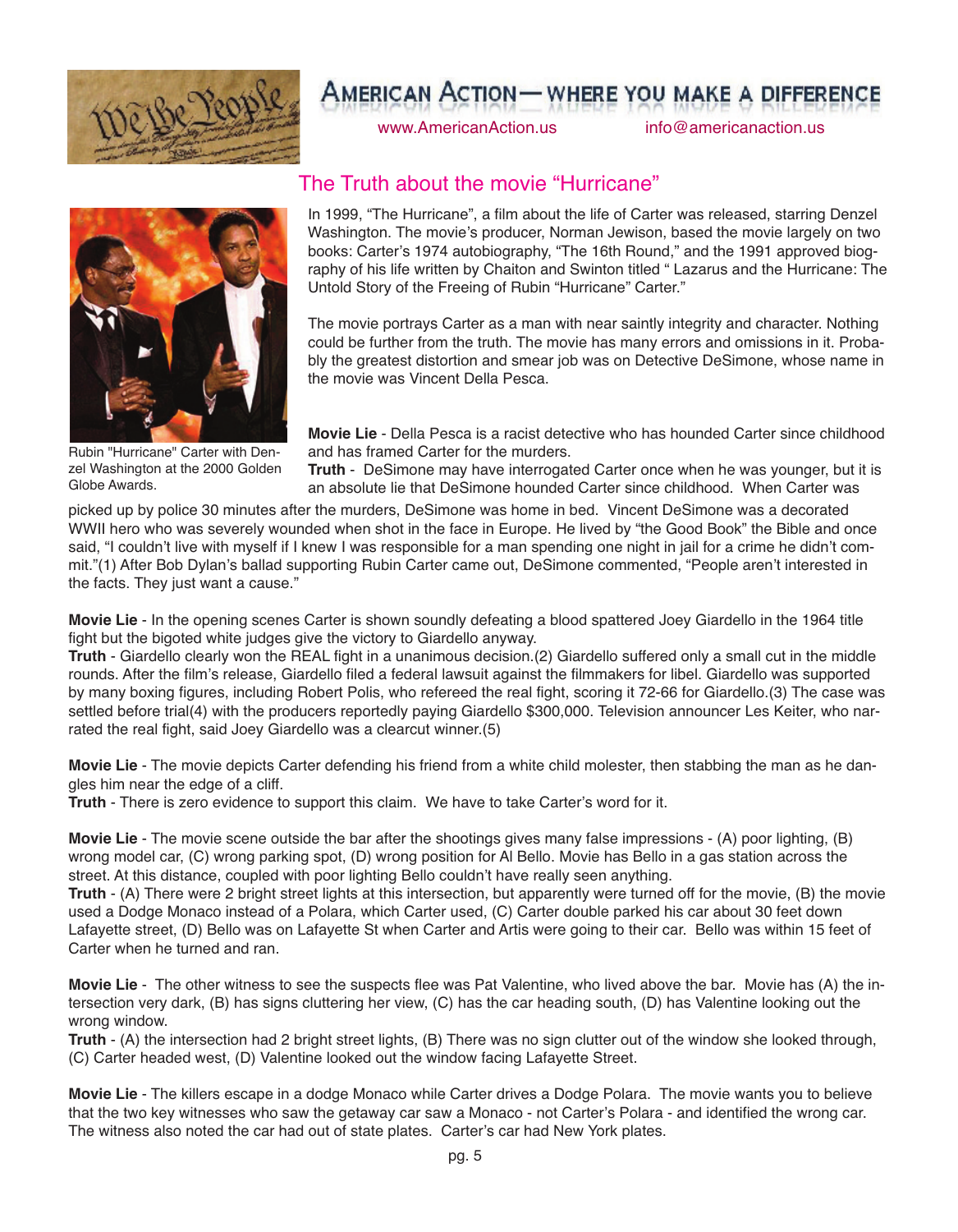### The Truth about the movie "Hurricane" - Continued

**Truth** - There is a huge difference in the taillight set up between a Monaco and Polara. Carter's Polara had two rectangular lights on the very outside of each side. The lights on a Monaco go far into the center of the car's rear. Both eyewitnesses identified a Polara - Carter's car.

**Movie Lie** - The cops pull Carter and Artis over for DWB - driving while black. The famous sarcasm by the movie cop "Any two will do" give the impression the cops where looking for any white car with two blacks in it. The movie creates the impression that they were far from the crime scene when arrested.

**Truth** - Carter and Artis were stoped twice by police shortly after the murders. The first time was 14 blocks from the murder scene but police let them go. When the same officers got a detailed description of the getaway car, they realized it was the same car they had just stoped and let go. The two officers went back on patrol and found Carter's car again.

**Movie Lie** - The surviving shooting victim, Willie Marins, shakes his head "no", indicating that Carter & Artis are NOT the killers.

**Truth** - Marins really told police "I can't tell. I don't know"[6] Marins had been in the bar for over 4 hours and only got a glimpse of the shooters.[7]

**Movie Lie** - The film shows Carter refusing to come out of his cell during an inspection. He tells a compassionate sergeant he's afraid that someone might steal the manuscript of the book he was writing.

**Truth** - A former prison guard, Tom Blaszczyk, knew Carter for 18 months at Trenton prison: "If a guy refused to come out of his cell for an inspection and a search for contraband, there is no way they are going to call a sergeant to come and gently talk him out. That guy is going to come out one way or another. They would have Maced him and taken him out. You can't have that kind of breakdown of authority and have 50 other guys on the tier see that. You have to live and work there every day. It would have been disaster."[8]

**Movie Lie** - Carter refuses to give up his civilian clothes for a prison uniform

**Truth** - Former guard Tom Blaszczyk said, "He never wouldn't have gotten out of county jail without prison-issue clothes. Everyone knows that's not prison procedure. The fact is, no one had to wear prison clothing. When they first came in, everyone was quarantined in prison-issue clothing. Once they got into the general population, they could wear their own clothes."[8]

**Movie Lie** - Nearly all the prison guards in the movie were white.

**Truth** - Tom Blaszczyk states "Most inmates were black and Hispanic, so were the officers, including sergeants, lieutenants and assistant wardens."[8]

**Movie Lie** - In the second trial, the prosecution used "racial revenge" as the motive and a black women named Louise Cockersham says "Why would racial revenge be inflicted on a bar that was friendly to blacks?"

**Truth** - The bar did not serve blacks. The real Cockershams had to pay for their drinks and take them out the back door. The Lafayette Grill was near a black area and the only white bar open in the immediate vicinity when the murders occurred.

The facts are overwhelming that racial revenge WAS the only motive, as no money was taken. Former prison guard Blaszczyk states that Carter was very detached from most people. He asked a trustee-runner named Frank Darby, also black, what was up with Carter. Darby told Blaszczyk that Carter "just doesn't like white guys."[8]

**Movie Lie** - The film show Carter in his Army uniform with numerous medals, leaving the impression Carter was a good soldier.

**Truth** - Carter was court martialed 4 times and booted out of the Army early. Carter never received any medals.

Sources:

- 1. http://www.graphicwitness.com/carter/letter.html
- 2.http://www.nytimes.com/2008/09/08/sports/othersports/08giardello.html
- 3.The Italian Stallions: Heroes of Boxing's Glory Days, by Stephen Brunt. Sport Classic Books. Pub 2003, p 213

4. http://articles.philly.com/2000-09-27/sports/25584658\_1\_movie-rubin-hurricane-carter-joey-giardello

- 5. http://archives.starbulletin.com/2000/02/29/sports/story1.html
- 6. http://www.graphicwitness.com/carter/marins1.html
- 7. New York Times, Jersey edition Novembeer 16, 1976
- 8. Lancaster, PA Sunday News, Feb. 13, 2000

www.AmericanAction.us info@americanaction.us pg. 6 info@americanaction.us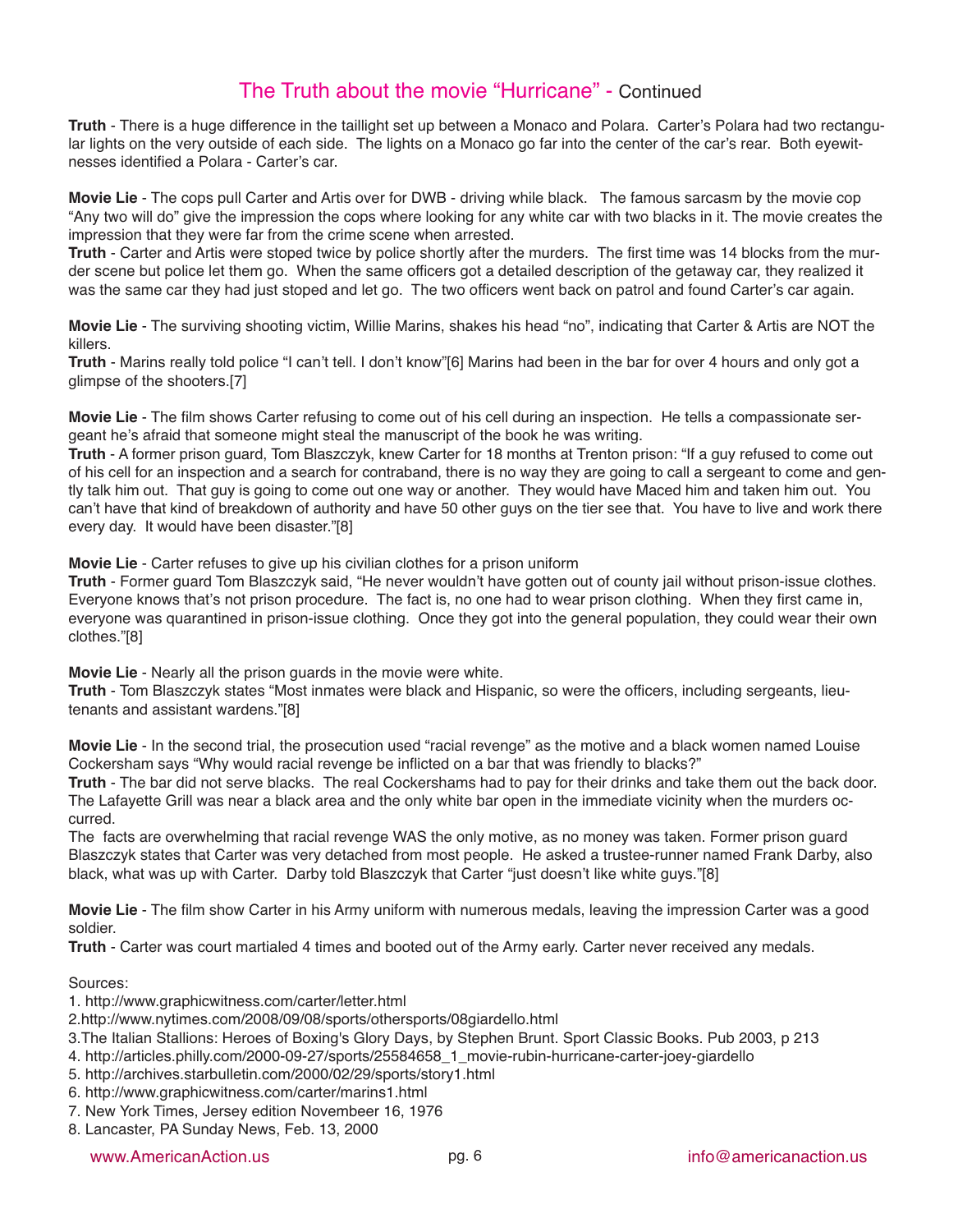## The Truth about Rubin "Hurricane" Carter

### *Contradictions between the 3 books and timeline on the night of the murders*

There are three books about Rubin Carter's life and the Patterson, New Jersey murders:

**The 16th Round, From number 1 contender to number 45472.** This is Carter's autobiography published in 1974. Carter's autobiography contains many premeditated lies - some very clever, some very obvious and many facts are changed or conveniently forgotten. For Rubin Carter to claim he was wrongly convicted of 3 murders and then write an autobiography with so many provable lies makes it impossible to believe his claims of innocence - or any thing else he says.

**Lazarus and the Hurricane: The Untold Story of the Freeing of Rubin "Hurricane" Carter.** Published in 1991, this is the approved biography of his life written by Chaiton and Swinton.

**Hurricane: The Miraculous Journey of Rubin Carter.** Published in 2000 by James Hirsch.

**Carters Autobiography - The 16th Round (1974)**

**Lazarus and the Hurricane Approved biography (1991)** *Hurricane: The Miraculous Journey of Rubin Carter.* **(2000) Comment** 



Numerous medals and patches have been airbrushed on.

No photo for obvious reasons



The correct photo. Carter didn't receive any awards in the military. He was court-martialed 4 times and booted out of the Army.

Carter claims Detective DeSimone harrassed him his whole life.

Carter never mentions DeSimone until he is interviewed in connections with the Lafayette murders. Had DeSimone hounded him since childhood, as he claims, it is logical that DeSimone would have been mentioned prominently throughout Carter's autobiography.

Once again, if DeSimone had hounded Carter since childhood, it is logical that DeSimone would have been mentioned prominently throughout Carter's approved autobiography, which he wasn't.

DeSinome is not mentioned until Carter is being interviewed on the night of the murders.

DeSimone did not harrass Carter his whole life.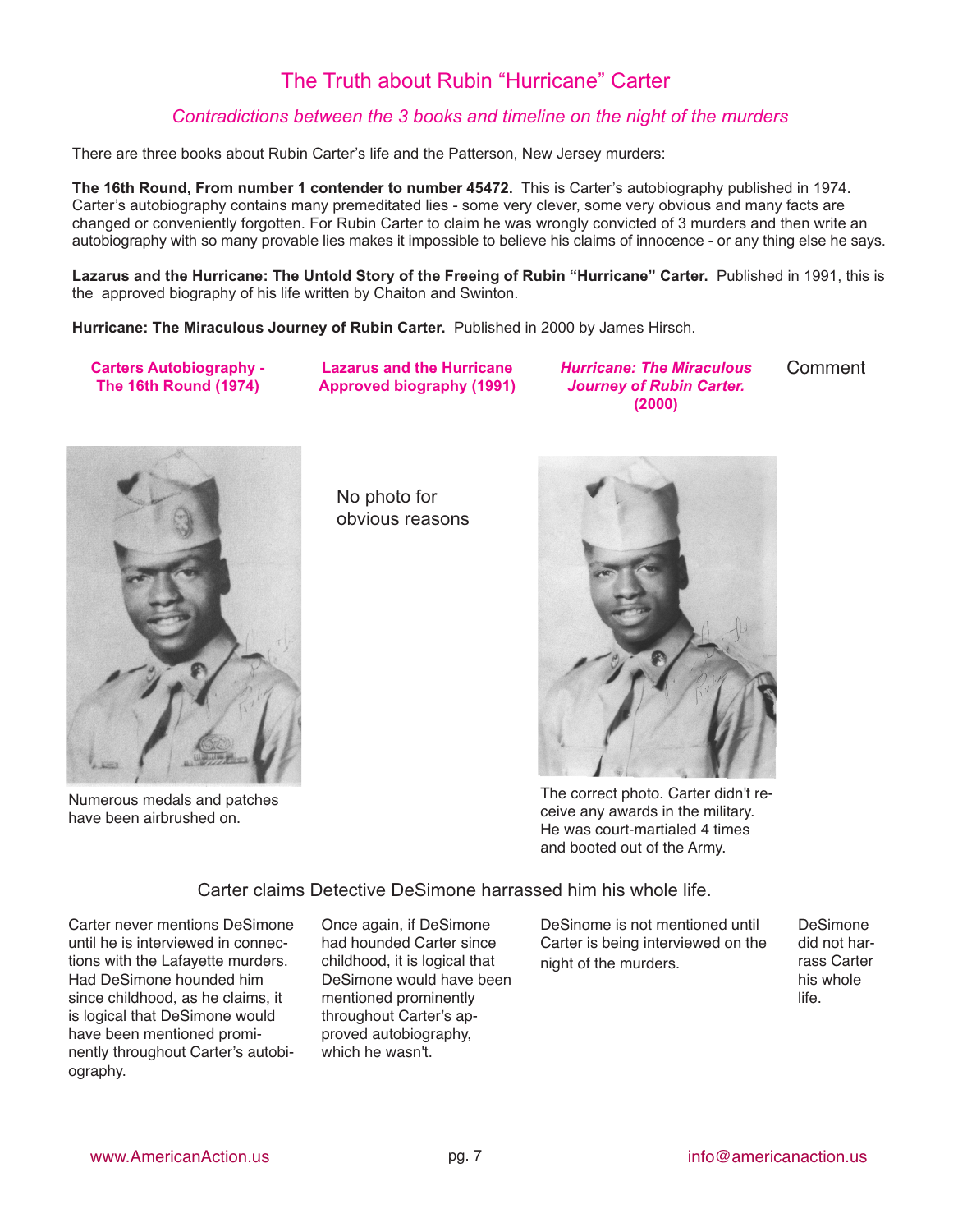| <b>Carters Autobiography -</b> |  |
|--------------------------------|--|
| <b>The 16th Round (1974)</b>   |  |

**Lazarus and the Hurricane Approved biography (1991)** *Journey of Rubin Carter.*

*Hurricane: The Miraculous*

**Comment**

|                                                                                                                                                                                                                                             |                                                                                                                                                                                                                                             | (2000)                                                                                                                                                                                                                                                                                                                                                                                                                                                                                                                                                                                                                                                                                                                         |                                                                                                                                                                                                                                                                                                                                                                                                                          |  |  |
|---------------------------------------------------------------------------------------------------------------------------------------------------------------------------------------------------------------------------------------------|---------------------------------------------------------------------------------------------------------------------------------------------------------------------------------------------------------------------------------------------|--------------------------------------------------------------------------------------------------------------------------------------------------------------------------------------------------------------------------------------------------------------------------------------------------------------------------------------------------------------------------------------------------------------------------------------------------------------------------------------------------------------------------------------------------------------------------------------------------------------------------------------------------------------------------------------------------------------------------------|--------------------------------------------------------------------------------------------------------------------------------------------------------------------------------------------------------------------------------------------------------------------------------------------------------------------------------------------------------------------------------------------------------------------------|--|--|
| Timeline of events on the night of the murders -<br>Thursday, June 16, and Friday, June 17, 1966 - Murders happened about 2:30 am on Friday morning.                                                                                        |                                                                                                                                                                                                                                             |                                                                                                                                                                                                                                                                                                                                                                                                                                                                                                                                                                                                                                                                                                                                |                                                                                                                                                                                                                                                                                                                                                                                                                          |  |  |
| Watches James Brown on TV<br>with wife and daughter                                                                                                                                                                                         | Watches James Brown on TV<br>till 10 p.m.                                                                                                                                                                                                   | Watches James Brown on TV.<br>Does a few "jigs" with wife.<br>Dresses up to go out.                                                                                                                                                                                                                                                                                                                                                                                                                                                                                                                                                                                                                                            | Probably true.                                                                                                                                                                                                                                                                                                                                                                                                           |  |  |
| Got phone call from Nathan<br>Sermond telling about fight<br>offer from South America.<br>Then called Bill Hardney to<br>meet at Nite Spot.                                                                                                 |                                                                                                                                                                                                                                             | Scheduled to have a meeting<br>with Sermond at Club La Pe-<br>tite at midnight and Bill Hard-<br>ney at Nite Spot.                                                                                                                                                                                                                                                                                                                                                                                                                                                                                                                                                                                                             |                                                                                                                                                                                                                                                                                                                                                                                                                          |  |  |
| Left house "late." Picks up<br>Bucks Royster and than John<br>Artis on way to Club La Petite<br>"near midnight."                                                                                                                            | Leaves house just after 10<br>p.m. to meet business advisor<br>at Club LaPetite for next fight<br>in South America.                                                                                                                         | Sipping Vodka outside Nite<br>Spot at 11:00 p.m.                                                                                                                                                                                                                                                                                                                                                                                                                                                                                                                                                                                                                                                                               | Major contradiction on<br>times and locations.<br>Carter lied about time<br>he arrived at Nite Spot<br>to cover up conversa-<br>tion with Morrison and<br>Rawls in front of Nite<br>Spot at 11 a.m. and<br>the trip to Chandler's<br>apartment.                                                                                                                                                                          |  |  |
| (This version does not have<br>anything about the conversa-<br>tions with Morrison and Eddie<br>Rawls. This was a major issue<br>at the trial and it is very suspi-<br>cious that Carter wouldn't<br>mention it in his autobiogra-<br>phy.) | (This version does not have<br>anything about the conversa-<br>tions with Morrison and Eddie<br>Rawls. This was a major issue<br>at the trial and it is very suspi-<br>cious that Carter wouldn't<br>mention it in his autobiogra-<br>phy.) | About 11:00 p.m. outside Nite<br>Spot, Carter sees Neil Morri-<br>son, just out of jail and ac-<br>cuses him of stealing 3 of his<br>guns the previous fall from his<br>training camp. Carter had<br>been looking for Morrison "for<br>months." Annabelle Chandler,<br>a friend of Carter's, told him<br>she saw Morrison with his<br>guns. During the dispute with<br>Morrison, Eddie Rawls, the<br>bartender at the Nite Sport ar-<br>rives there "from the hospital."<br>Rawls stepfather, Roy Hol-<br>loway had just been murdered<br>earlier in the day by Frank<br>Conforti, a white man over a<br>business dispute. Carter "ex-<br>pressed his condolences" to<br>Rawls and the group "chatted<br>for several minutes." | Since racial revenge<br>was believed to be the<br>motive for the mur-<br>ders, it is obvious why<br>Carter would not re-<br>port on this in his au-<br>tobiography or<br>Lazarus, the approved<br>biography. The truth<br>is after meeting with<br>Rawls, Carter went<br>looking for his guns<br>that were missing for<br>nearly a year to exact<br>revenge for the mur-<br>der of Rawls stepfa-<br>ther by a white man. |  |  |
| (This version does not have<br>anything about the trip to<br>Chandler's apartment. This<br>trip was a major issue at the<br>trial and it is very suspicious<br>that Carter wouldn't mention it<br>in his autobiography.)                    | (This version does not have<br>anything about the trip to<br>Chandler's apartment. This<br>trip was a major issue at the<br>trial and it is very suspicious<br>that Carter wouldn't mention it<br>in his autobiography.)                    | Carter, Morrison and 2 others<br>drive to Chandler's apartment.<br>Chandler, sick with cancer,<br>says if she knew Carter was<br>going to tell Morrison, she<br>wouldn't have told him in the<br>first place. Carter says, "forget<br>about it" and goes back to the                                                                                                                                                                                                                                                                                                                                                                                                                                                           |                                                                                                                                                                                                                                                                                                                                                                                                                          |  |  |

Nite Spot.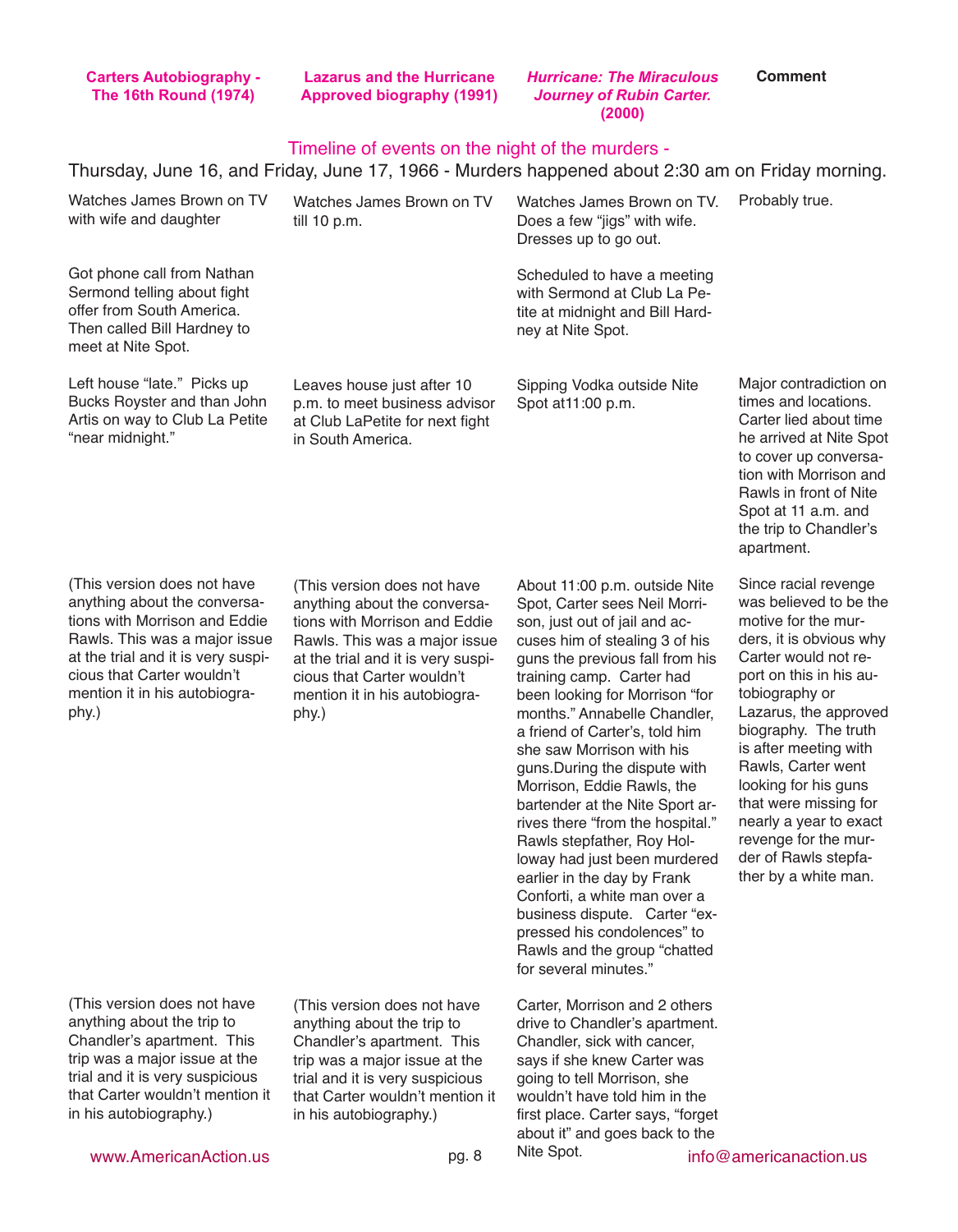**Carters Autobiography - The 16th Round (1974)**

**Lazarus and the Hurricane Approved biography (1991)**

*Hurricane: The Miraculous Journey of Rubin Carter.* **(2000)**

**Comment**

### Timeline of events on the night of the murders - Continued

#### Thursday, June 16, and Friday, June 17, 1966 - Murders happened about 2:30 am on Friday morning.

| Meeting with Sermond at Club<br>La Petite. Carter told Sermond<br>to call promoter in South<br>America to work out details.<br>Sermond said he would call<br>and for Carter to stop back at<br>La Petite later that night for re-<br>sults of phone conversation. |                                                                                                                                                           | (This version does not report a<br>meeting with Sermond at Club<br>La Petite.)                                            | Doubtful. Carter had<br>to account for time for<br>an alibi.                                                                                                                                                                                                                                                                                                               |
|-------------------------------------------------------------------------------------------------------------------------------------------------------------------------------------------------------------------------------------------------------------------|-----------------------------------------------------------------------------------------------------------------------------------------------------------|---------------------------------------------------------------------------------------------------------------------------|----------------------------------------------------------------------------------------------------------------------------------------------------------------------------------------------------------------------------------------------------------------------------------------------------------------------------------------------------------------------------|
| Leave Club La Petite and drop<br>Artis off at Nite Spot. Then<br>Carter and Bucks Royster go<br>to a club named Richie's Hide-<br>away to hear a band.                                                                                                            |                                                                                                                                                           | (This version does not have<br>anything about the trip to<br>Richie's Hideaway or dropping<br>Artis off at the Nite Spot) |                                                                                                                                                                                                                                                                                                                                                                            |
| Leave Richie's Hideaway to go<br>back to the Nite Spot, arriving<br>around 2:00 a.m.                                                                                                                                                                              | Carter enters the Nite Spot at<br>2:00 a.m.                                                                                                               | Carter still at Nite Spot at 2:00<br>a.m. when last call is an-<br>nounced.                                               | Carter's autobiogra-<br>phy doesn't have him<br>getting to Nite Spot<br>until 2 a.m. All these<br>trips are obviously a<br>lie to make it appear<br>all three had been<br>hanging out all<br>evening.                                                                                                                                                                      |
| (This version does not have<br>Carter running out of money<br>until he comes back to Nite<br>Spot after droping off Mapes<br>and McGuire about 2:30 a.m.)                                                                                                         | Carter discovers he is out of<br>money                                                                                                                    | (This version does not have<br>anything about driving<br>McGuire and Mapes home)                                          | During the second<br>trial, Mapes admitted<br>lying at the first trial to<br>cover for Carter. This<br>trip never happened.<br>Carter lied about this<br>trip to cover up for the<br>time he needed to<br>check out the area<br>around the Lafeyette<br>Bar and Grill prior to<br>murdering the 3 peo-<br>ple. (See "Carter alibi<br>witnesses admit lying"<br>on pg. $4)$ |
| Carter drives the two women<br>home at 2:15 a.m. and got<br>back to the Nite Spot in "10<br>minutes."                                                                                                                                                             | Carter drives the two women<br>home at 2:15 a.m. and got<br>back to the Nite Spot in "10<br>minutes." (Authors made sure<br>they matched Carter's autobi- | (This version does not have<br>anything about driving<br>McGuire and Mapes home)                                          |                                                                                                                                                                                                                                                                                                                                                                            |

ography on timing here.)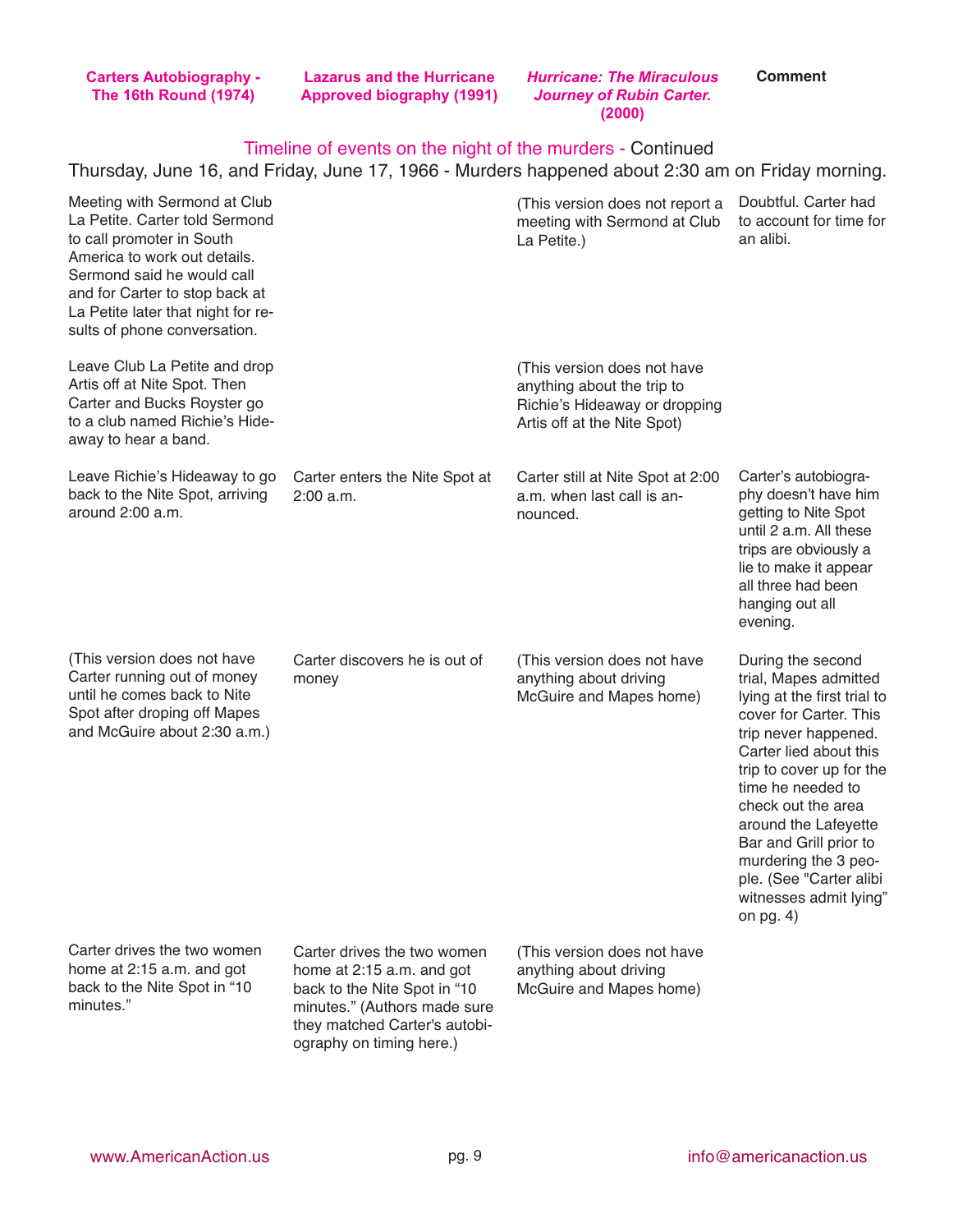**Carters Autobiography - The 16th Round (1974)**

**Lazarus and the Hurricane**

**Approved biography (1991)** *Journey of Rubin Carter. Hurricane: The Miraculous* **(2000)**

**Comment**

### Timeline of events on the night of the murders - Continued

#### Thursday, June 16, and Friday, June 17, 1966 - Murders happened about 2:30 am on Friday morning.

| Back at the Nite Spot, Carter<br>discovers he is out of money<br>and decides to go home and<br>get more money. Artis drives<br>Carter's Dodge Polara with<br>Royster in the passenger seat<br>and Carter "settled down" in<br>the back seat. | Back at the Nite Spot, Carter<br>asks Hardney to go home with<br>him and get more money.<br>Hardney won't go, so Carter<br>asks Artis to go and then<br>Royster tags along. Artis<br>drives Carter's Dodge Polara<br>with Royster in the passenger<br>seat and Carter "settled" in the<br>back seat, reclining. | Carter planning to go to an<br>after hours club, so needs to<br>drive home to get money.<br>Carter asks Artis to go along<br>and Bucks Royster asks Carter<br>if he can go along too. Carter<br>gives Artis the car keys and<br>tells him to drive. Royster is in<br>the passenger seat and Carter<br>is "slumped down" in back<br>seat, calling out directions to<br>his house about 3 miles away.<br>(This version does not mention<br>Artis or Royster until the trip to<br>Carters house after 2 a.m.) | Carter was afraid of<br>being recognized leav-<br>ing the murder scene<br>so he slumped down<br>in the back seat so he<br>couldn't be seen in his<br>car. Much like O J<br>Simpson in his famous<br>slow speed chase<br>around LA. |
|----------------------------------------------------------------------------------------------------------------------------------------------------------------------------------------------------------------------------------------------|-----------------------------------------------------------------------------------------------------------------------------------------------------------------------------------------------------------------------------------------------------------------------------------------------------------------|------------------------------------------------------------------------------------------------------------------------------------------------------------------------------------------------------------------------------------------------------------------------------------------------------------------------------------------------------------------------------------------------------------------------------------------------------------------------------------------------------------|------------------------------------------------------------------------------------------------------------------------------------------------------------------------------------------------------------------------------------|
| Carter's car pulled over by po-<br>lice "4 blocks" from Carter's<br>home. Police let them go.<br>"This was at 2:40 a.m., by the<br>cop's report" - 10 minutes after<br>the murders.                                                          | Carter's car pulled over by po-<br>lice. Police let them go. This<br>was at 2:40 a.m., - 10 minutes<br>after the murders.                                                                                                                                                                                       | At 2:40 a.m. Carter's car pulled<br>over "about six blocks" from<br>Carters house by Police.                                                                                                                                                                                                                                                                                                                                                                                                               | The murders occured<br>at about 2:30 a.m.                                                                                                                                                                                          |
| Arrived home and then went<br>back to Nite Spot, which was<br>closing.                                                                                                                                                                       | Arrived home and then went<br>back to Nite Spot, which was<br>closing.                                                                                                                                                                                                                                          | Arrived home, got \$100 and<br>the trio returned to the Nite<br>Spot, which was closing down.                                                                                                                                                                                                                                                                                                                                                                                                              | Carter was a regular<br>at these bars and<br>knew when the they<br>closed down. Carter<br>was supposedly plan-<br>ning to go to an after<br>hours club.                                                                            |
| Also too late to go back to<br>Club La Petite and see Ser-<br>mond. Decided to call it a<br>night.                                                                                                                                           | Carter then told Artis to drive<br>to Club LaPetite to look for<br>Hardney, but they discovered<br>that that club had closed.<br>After sitting in the parking lot a<br>few minutes, Artis and Royster<br>decided to call it a night.<br>Police car sees Carter's car<br>there at 2:55 a.m.                      | Carter then told Artis to drive<br>to Club LaPetite to look for<br>Hardney, but they discovered<br>that that club had closed. After<br>sitting in the parking lot a few<br>minutes, Artis and Royster de-<br>cided to call it a night.                                                                                                                                                                                                                                                                     | Another contradiction<br>on where they went.<br>Carter knew that Club<br>LaPetite was closed<br>at 2 a.m.                                                                                                                          |
| Leave Nite Spot and Carter<br>drops Bucks Royster off at his<br>house. Carter is driving.                                                                                                                                                    | Leave Club LaPetite and<br>Carter drops Bucks Royster off<br>at his house. Artis is driving.                                                                                                                                                                                                                    | Artis, still driving, leaves Club<br>La Petite and drops Royster off<br>on Hamilton St "sometime after<br>3 a.m."                                                                                                                                                                                                                                                                                                                                                                                          | Who was driving??<br>Which club were they<br>at??                                                                                                                                                                                  |
| On the way to John Artis<br>house, Carter's car is sur-<br>rounded by police at a traffic<br>light.                                                                                                                                          | On the way to John Artis<br>house, Carter's car is sur-<br>rounded by police at a traffic<br>light.                                                                                                                                                                                                             | After dropping Royster off,<br>Carter's car surrounded by po-<br>lice at a traffic light.                                                                                                                                                                                                                                                                                                                                                                                                                  |                                                                                                                                                                                                                                    |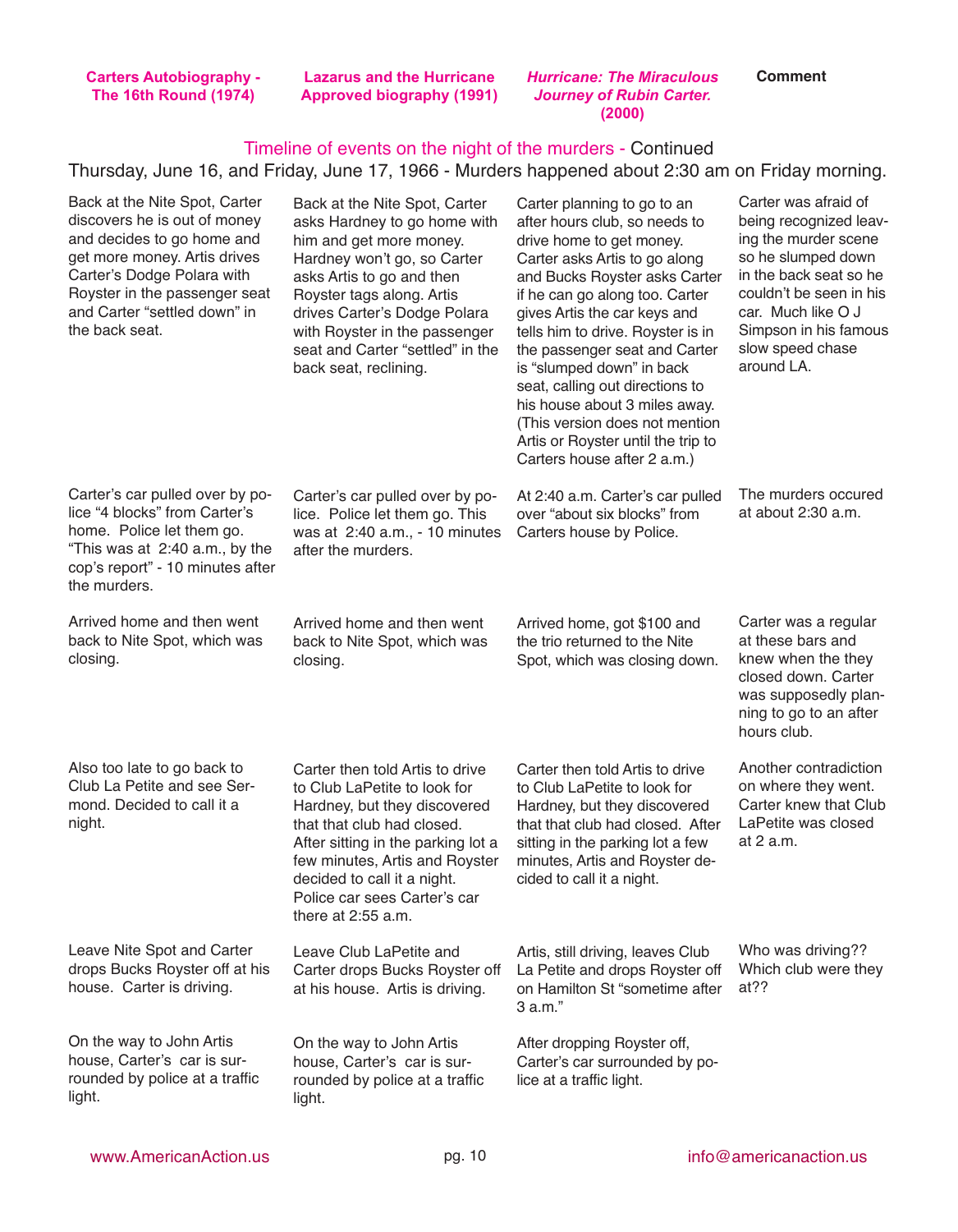**Carters Autobiography - The 16th Round (1974)**

**Lazarus and the Hurricane Approved biography (1991)** *Hurricane: The Miraculous Journey of Rubin Carter.* **(2000)**

**Comment**

#### Timeline of events on the night of the murders - Continued

Thursday, June 16, and Friday, June 17, 1966 - Murders happened about 2:30 am on Friday morning.

Carter and Artis ordered to follow police to crime scene in Carter's car. "Roughly" searched and then put into a Paddy Wagon.

Paddy Wagon take Carter and Artis to hospital where William Marins, shot in the head is being treated. Detective asks Marins to look at the two men's faces and asks "Are these the two men who shot you?" Marins shakes his head ʻNo.'

"Close to 11:00 a.m.," begins interrogation with Lieutenant DeSimone. "I sat there and told him everything that he wanted to know..."

**(Results of lie detector test)** "Carter?" It was McGuire talking. "Come over here, I want to show you something," he said, laying out several charts on the battered table. The other cops crowded around us.

"Well," he said, "that indicates your answer to my question, ʻHave you ever been inside of the Lafayette Bar and Grill?' Your answer was, ʻNo.' The line on the chart continued on uninterrupted, so that was the truth. All the answers for the questions on the lines are the same," Sergeant McGuire announced to Captain Gourly standing at his side. "So you can turn him loose, Captain," he said. "And Artis, too. Both of them are clean. They had nothing to do with the crime."

Carter and Artis ordered to follow police to crime scene in Carter's car. Trunk searched and Carter and Artis searched against a wall. Then put into Paddy Wagon.

Paddy Wagon take Carter and Artis to hospital where William Marins, shot in the head is asked if Carter and Artis. were the ones who shot him. Shakes head ʻNo'.

Given a lie detector test by Sergeant McGuire.

**(Results of lie detector test)**

Carter watches as Sergeant McGuire gives the results.

"Vince, here, look at this" McGuire says as he lays out several charts on the table. McGuire points out a long straight line. This is where Carter answered ʻno' to the question of whether he had ever been inside the Lafayette Bar and Grill. "The uninterrupted line indicates the answer is truthful. The answers to all the other questions are truthful too, They had nothing to do with this, Lieutenant. You can let them go."

Carter and Artis ordered to follow police to crime scene in Carter's car. Trunk searched and Carter and Artis searched against a wall. Then put into Paddy Wagon.

Paddy Wagon takes Carter and Artis to hospital where William Marins, shot in the head is being treated. Sgt Callahan tells Artis and then Carter to stand next to the bed and asks Marins if either one was the one who shot him. Marins shakes his head ʻNo.'

At 2:30 in the afternoon, given a lie detector test by Sergeant McGuire of the Elizabeth Police. Prior to test, Carter tells him "Fuck you, man, and give me the goddamn thing."

#### **(Results of lie detector test)**

Pointing to the lines on the chart, McGuire declared, "He didn't participate in these crimes, but he may know who was involved."

"Is that so?" DeSimone asked.

"No, but I can find out for you," Carter said.

Marins had been drinking all evening.

The truth is Carter and Artis BOTH flunked the lie dectector test. This is why Carter refused to allow the results to be published or to take another one.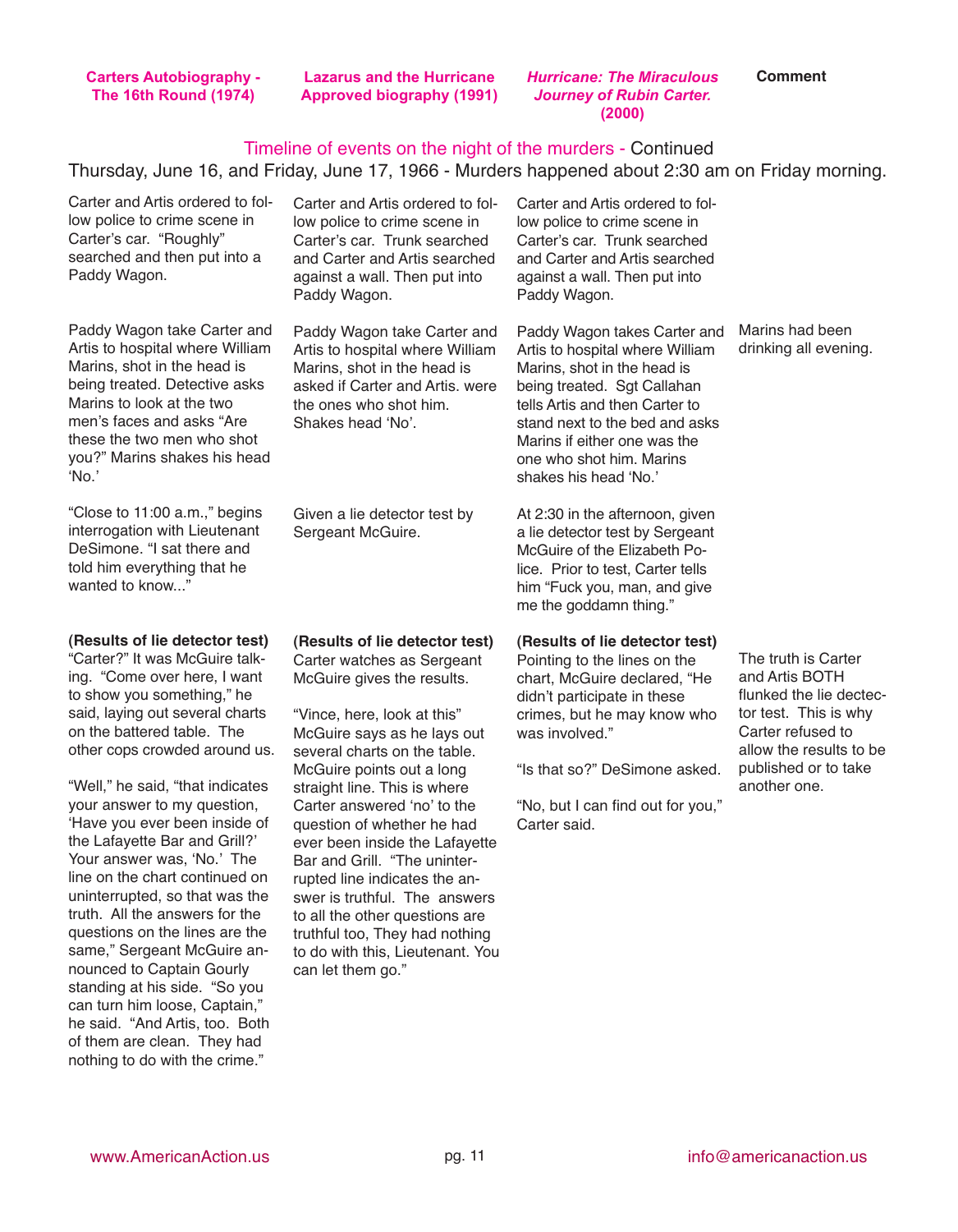

www.AmericanAction.us info@americanaction.us

## Interview with Rubin Carter, Clinton State Prison, December 1975

This interview was arranged by Bob Miller of WABC-TV in New York. Investigative reporter Cal Deal was brought along to assist Miller because of his familiarity with the case and because Deal's approach to the story was a lot tougher on Carter than the "cream puff questions" the rest of the press was throwing at Carter, according to Miller.

Four months earlier, Reporter Jim Lanaras and Cal Deal had interviewed Carter in Trenton State Prison and had offered to give him a lie detector test, which could have helped him prove his innocence. Carter vehemently refused to take the test. Deal took advantage of this interview to follow-up on that line of questioning (This excerpt from the interview is unedited.) -- Cal Deal, 2/11/00

DEAL: You've refused to take another lie detector test, is that right?

CARTER: Why should I take another lie detector test? I took a lie detector test in 1966 hours after the crime took place.

DEAL: The authorities say that you failed that test.

CARTER: Bring that test forward.

DEAL: If you want that test to be made public, all your attorney has to do is write a letter to the prosecutor....

CARTER: Bring that test (inaudible) forward.

DEAL: Ask your attorney to write a letter to the prosecutor.

CARTER: Why should I ask the attorneys....

DEAL: Because that's the only way it can be released. If that story was inaccurate, that you failed a lie detector test, all your attorney has to do is write a letter to the prosecutor and get the report himself.

CARTER: Do you have the chart? Do you have the report?

DEAL: I do not.

CARTER: Well then, how could you say I failed it if you don't have the report? That's another vicious lie of yours.

DEAL: Well you could easily disprove it if your attorney would get the report.

CARTER: Well why should I have to disprove it if you cannot prove it?

BOB MILLER: OK, Cal, what I think you told me before when I asked you the same question he's asking you is that you had talked to another reporter who had seen it. Is that correct?

DEAL: Uh, well I don't want to get into that, but we have reliable information, very reliable information, that both Rubin Carter and John Artis did fail the lie detector test. I talked to Mr. Carter's attorney and he said he was going to speak to the prosecutor about that and, as far as I know, he never has. And I understand that, if they wanted that report to be released, they would simply have to write a letter to the prosecutor and it would be turned over to them.

MILLER: OK, getting back to the idea of taking another test, why not? Could it be harmful to you?

CARTER: Why should I? Could it do me any good?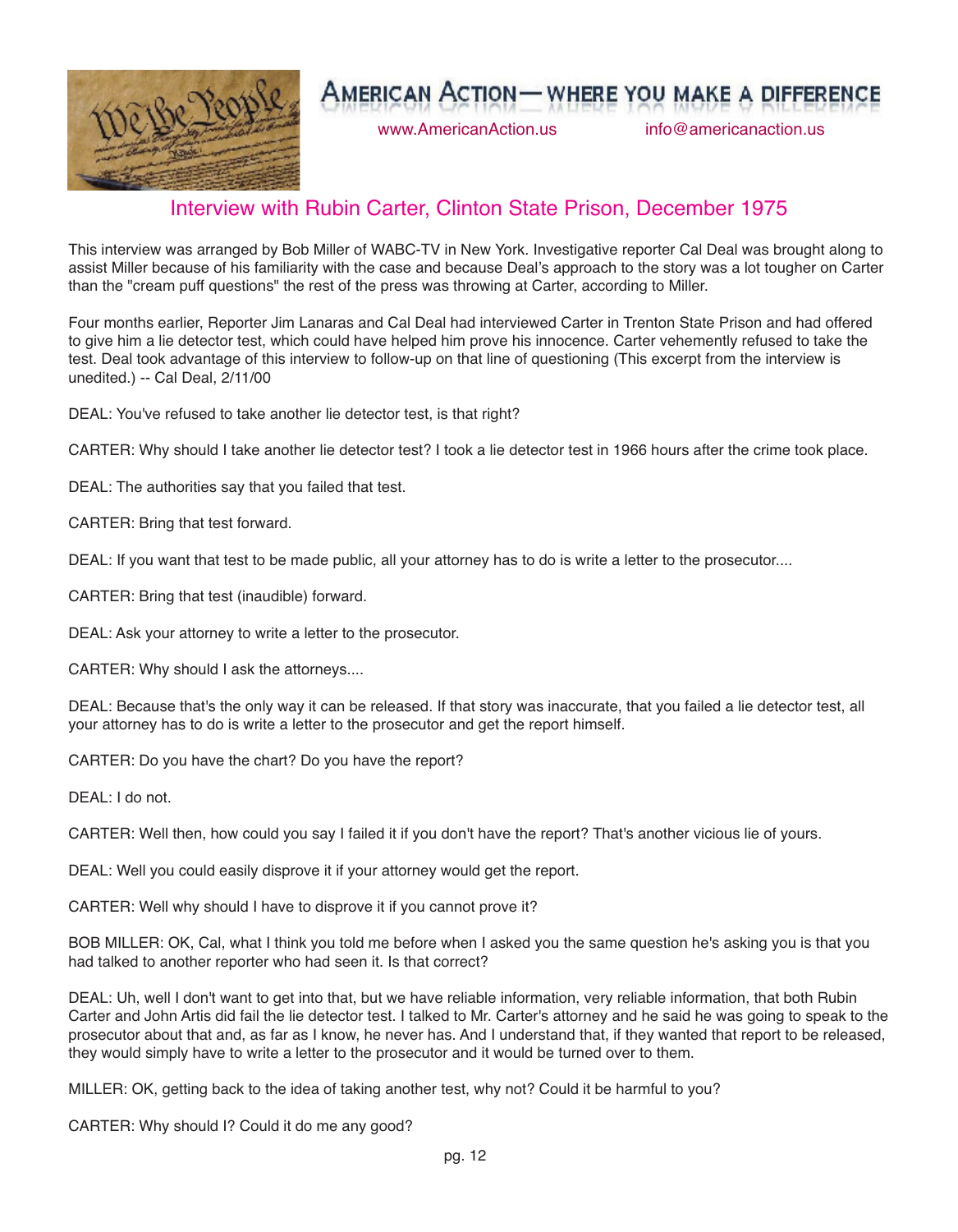MILLER: If you pass it with flying colors, sure.

CARTER: Oh no, no. You got evidence right here. What we're talking about here, what we're talking about here is what's right and what's wrong. We're talking about whether men received a fair trial after being accused of a crime. That's what we're talking about. All the evidence shows, today, that there's no way in the world that John Artis and Rubin Carter received a fair trial. There's too much suppression of evidence. Even the prosecutions's own witness, Bello and Bradley, said that they lied, that they were coerced into lying. That they were promised deals and rewards. That they told lies. If Bello's and Bradley's testimony is the only testimony that they had to convict us, then in equal justice, as the system is supposed to be, then their testimony is enough to give us a fair trial free from the perjured testimony. We have enough in front of us right here, right now to deal with, which nobody is dealing with. The United State Supreme Court again says, in (unintelligible) vs. Illinois in 1959 decision, says that if deals, rewards and promises are made, that these things should be brought to the attendion of the jury, by the prosecutor, if the prosecutor allowed perjured testimony to be introduced at trial, then the conviction cannot stand.

MILLER: However, Cal and I, at least certainly on my part, I don't think we're questioning whether you should get a new trial. I think we're questioning your innocence or your guilt.

CARTER: Well, in court, I questioned my innocence or guilt too, because I know that I am not guilty of this. I know that I did not commit the crime. However, again, on June 17, 1966, when John Artis and I were at this police station for 17 hours, when they asked us if we would take a lie detector test, and I told them that I would take a lie detector test as long as no Paterson police officer gave it to me. And they brought in Sgt. McGuire from somewhere else to come and give us the lie detector test and this man gave us a lie detector test and then sat down there and told the police why John Artis and Rubin Carter could not have been involved in this crime. And at that point, the police give me my car keys and let me go. Isn't it inconceiveable that if John Artis and Rubin Carter would have failed that test the very same day that this crime took place and, isn't it inconceivable that, a year later, the police come to court and said that they found two live bullets in my car on that very night. Isn't it inconceivable that if two black men committed this crime and the police said they found two live shells in the car and the police -- that I failed the lie detector test, isn't it obnoxious to think that they would let me walk out of there?

MILLER: It seems inconceivable to me...

CARTER: Of course it is.

MILLER: It also seems a little inconceiveable to me that you wouldn't want to prove your innocence beyond any shadow of a doubt and take another test.

CARTER: I want to prove my innocence beyond any shadow of a doubt, but why should I give you extraneous matter when you have law matters right here at hand that says that we did not receive a fair trial. That's what I'm talking about. You have that. you have laws into effect today that says that. If people didn't receive a fair trial, then they ought to get a fair trial. Now if you're not moving on that, how am I gonna assume that you're going to move on something else? Let's deal with what we got here.

Interview moves to another subject.

-----------------------------------------------------

Source: http://www.graphicwitness.com/carter/lieinterview2.html